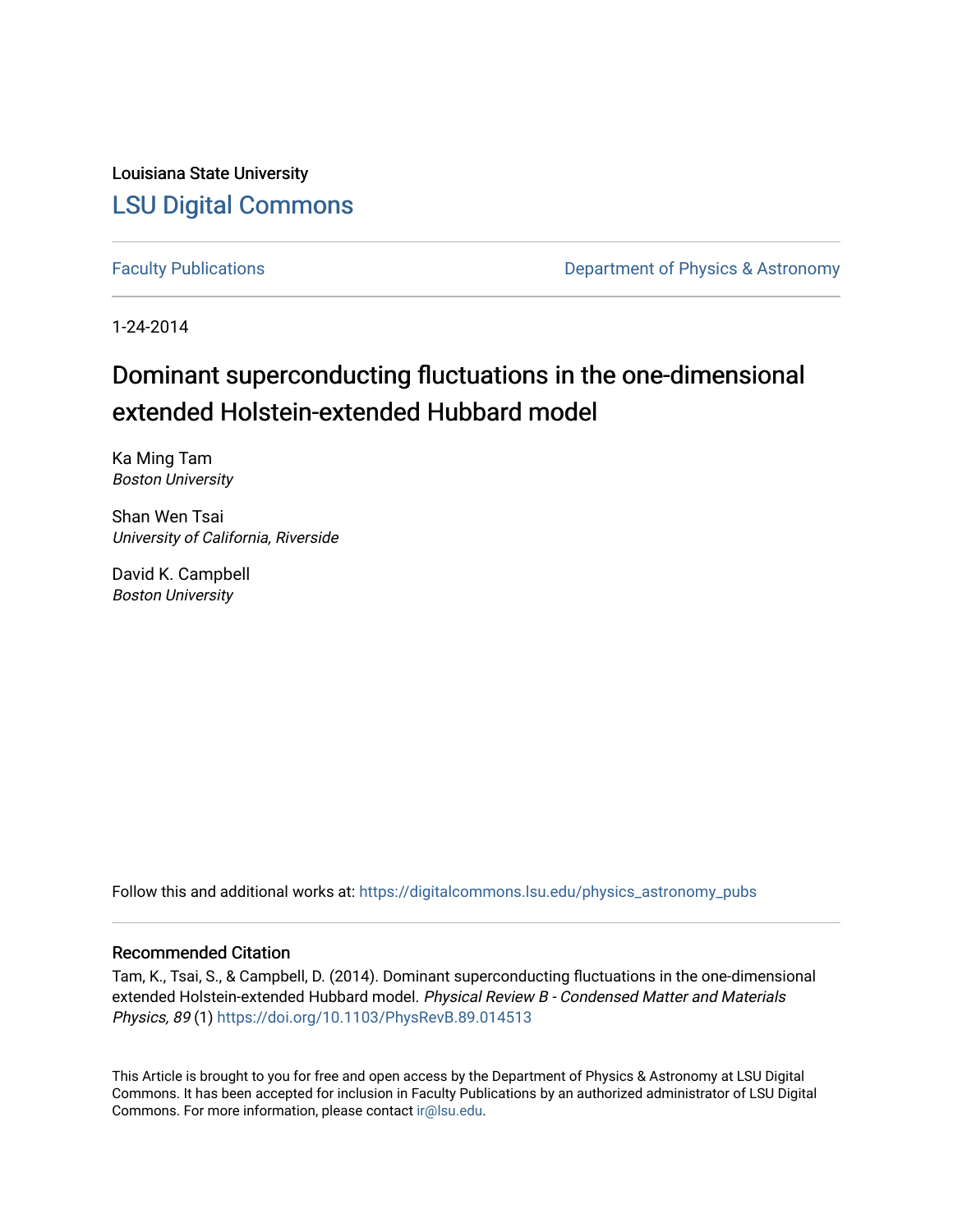## Dominant superconducting fluctuations in the one-dimensional extended Holstein-extended Hubbard model

Ka-Ming Tam,<sup>1,\*</sup> Shan-Wen Tsai,<sup>2</sup> and David K. Campbell<sup>1</sup>

<sup>1</sup>*Department of Physics, Boston University, 590 Commonwealth Ave., Boston, MA 02215*

<sup>2</sup>*Department of Physics and Astronomy, University of California, Riverside, CA 92521*

(Dated: July 3, 2018)

The search for realistic one-dimensional (1D) models that exhibit dominant superconducting (SC) fluctuations effects has a long history.<sup>[1](#page-7-1)[–4](#page-7-2)</sup> In these 1D systems, the effects of commensurate band fillings–strongest at half-filling–and electronic repulsions typically lead to a finite charge gap and the favoring of insulating density wave ordering over superconductivity. Accordingly, recent proposals<sup>[5](#page-7-3)[,6](#page-7-4)</sup> suggesting a gapless metallic state in the Holstein-Hubbard (HH) model, possibly superconducting, have generated considerable interest and controversy, with the most recent work demonstrating that the putative dominant superconducting state likely does not exist[.](#page-7-4)  $6-8$  In this paper we study a model with *non-local* electron-phonon interactions, in addition to electron-electron interactions, this model unambiguously possesses dominant superconducting fluctuations at half filling in a large region of parameter space. Using both the numerical multi-scale functional renormalization group for the full model and an analytic conventional renormalization group for a bosonized version of the model, we demonstrate the existence of dominant superconducting (SC) fluctuations. These dominant SC fluctuations arise because the spin-charge coupling at high energy is weakened by the non-local electron-phonon interaction and the charge gap is destroyed by the resultant suppression of the Umklapp process. The existence of the dominant SC pairing instability in this half-filled 1D system suggests that non-local boson-mediated interactions may be important in the superconductivity observed in the organic superconductors.

PACS numbers: 71.10.Fd, 71.30.+h, 71.45.Lr

### I. INTRODUCTION AND BACKGROUND

Many interesting novel electronic materials, including charge-transfer solids and conducting polymers, are quasi-one-dimensional physical systems and exhibit clear effects of both electron-phonon (e-ph) and electronelectron (e-e) interactions. Accordingly, a large number of one dimensional (1D) Hamiltonians have been studied as microscopic models for these systems, with considerable success in describing the range of ground states, nonlinear excitations, and optical and transport properties of these materials. One outstanding challenge for theorists has remained, however: namely, the identification of a 1D model, incorporating both electron-phonon and electron-electron interactions with realistic interaction parameters that exhibits dominant superconducting fluctuations. This has proven especially difficult because of the strong tendency in these 1D systems to form insulating density waves ground states: charge density wave (CDW), spin density wave (SDW), or bond-order wave (BOW). Hence the recent suggestion<sup>[5](#page-7-3)</sup> that the 1D Holstein-Hubbard (HH) model at half-filling might have, for a narrow window of parameters, a region of dominant superconducting fluctuations has generated considerable interest. Although some later analyses  $6-8$  $6-8$  suggest that this model likely does not have dominant superconduct-ing fluctuations, the initial results<sup>[6](#page-7-4)</sup> provided support for the existence of a novel gapless metallic phase intermediate between the familiar "Peierls" (CDW insulating) and the "Mott" (SDW insulating) phases. This result, tantalizingly close to the long-sought dominant SC state, has

rekindled interest in finding a 1D model which does have clearly dominant SC fluctuations for a range of physically reasonable parameters.

In this paper, we define and study such a model, which we call the "extended Holstein-extended Hubbard" (EHEH) model. We will define the model precisely in the ensuing section, but for now we note simply that it involves both on-site  $(U)$  and nearest-neighbor  $(V)$  repulsive e-e interactions and non-local e-ph interactions.

Before describing the EHEH model in detail, let us first briefly summarize the results in the Holstein-extended Hubbard (HEH) model, as these serve as a very useful guide to the surprising subtleties encountered in studies of this seemingly simple model. The Hamiltonian for the HEH model is

<span id="page-1-0"></span>
$$
H_{HEH} = -t \sum_{i,\sigma} (c_{i+1,\sigma}^{\dagger} c_{i,\sigma} + H.c.) + \omega_0 \sum_i a_i^{\dagger} a_i
$$

$$
+ U \sum_i n_{i,\uparrow} n_{i,\downarrow} + V \sum_i n_i n_{i+1}
$$

$$
+ g_{ep} \sum_{i,\sigma} (a_i^{\dagger} + a_i) n_{i,\sigma}.
$$
(1)

Here electrons move in a tight-binding 1D lattice, where  $c_{i,\sigma}^{\dagger}$  ( $c_{i,\sigma}$ ) creates (annihilates) an electron at site i with spin  $\sigma$ ,  $n_{i\sigma}$  is the electron number operator,  $n_i = n_{i,\uparrow} +$  $n_{i,\downarrow}$ , and  $a_i^{\dagger}$  creates a (dispersionless Einstein) phonon of frequency  $\omega_0$  at site *i*. The electron density is coupled locally with strength  $g_{ep}$  to phonons on the same site. The e-e interactions are described by the standard extended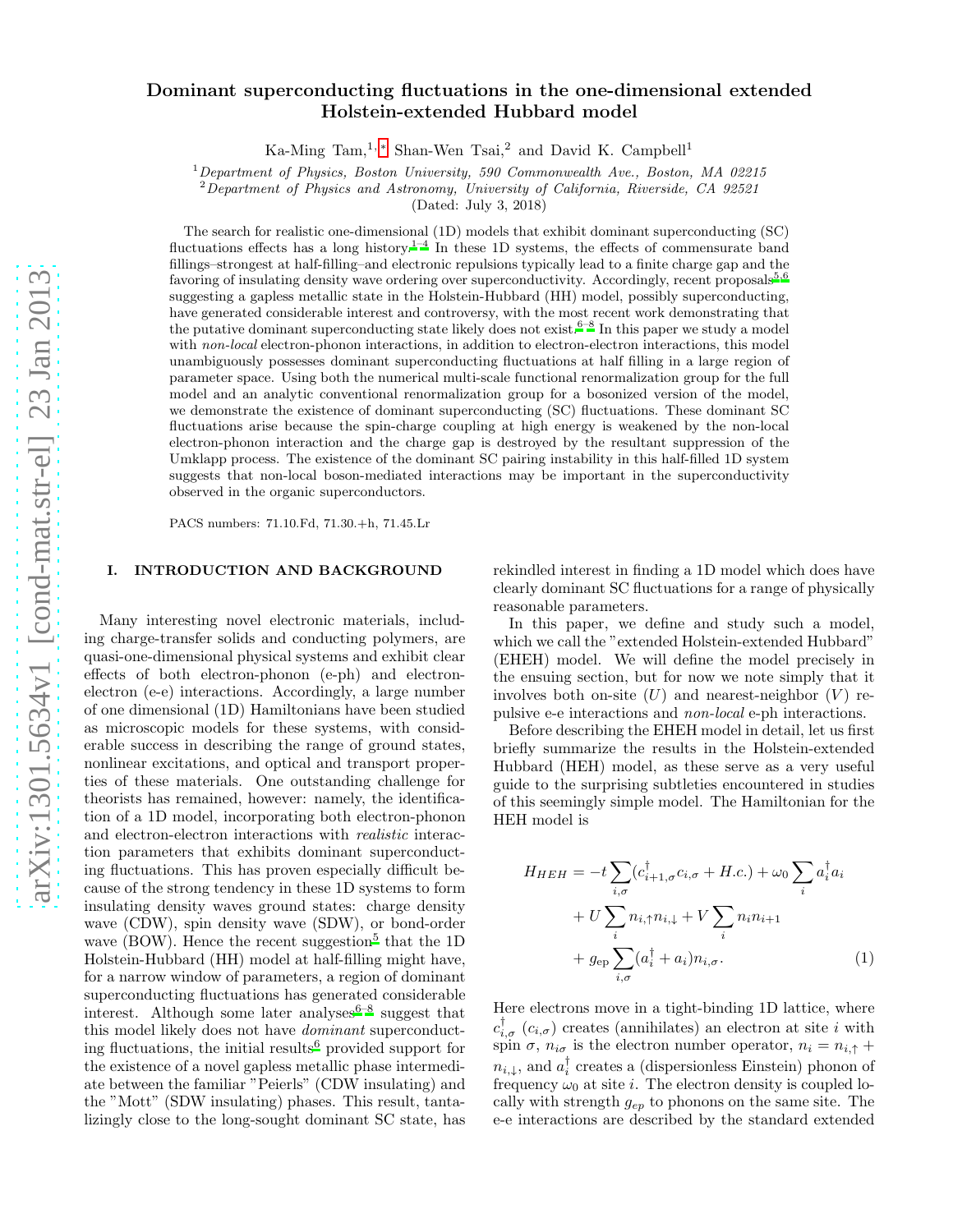Hubbard model with on-site interaction  $U$  and nearest neighbor interaction  $V$ .

To recall the results for this model we begin with the case  $g_{ep} = 0$ , so the model reduces to the familiar extended Hubbard model, $9$  which incorporates only e-e interactions. We focus on the half-filled case in the physical region with U and V both positive. For  $2V \gg U$ , CDW fluctuations are dominant and the ground state is indeed a long-range ordered CDW. In contrast, for  $2V \ll U$ , spin density wave fluctuations are dominant and the ground state is an (algebraically decaying) SDW. Recent results<sup>[10](#page-7-7)[–17](#page-7-8)</sup> have shown that there also exists a small region around the line  $U = 2V$  in the  $U - V$  plane in which the ground state is a long-range ordered BOW (also sometimes called a bond-charge density wave). But there is no evidence for dominant superconducting fluctuations in this model for half-filling with  $U$  and  $V$  positive. This result coincides with the naive expectation that for purely repulsive interactions, superconducting pairing should not exist. For the pure Hubbard model  $(V = 0)$ the exact solution<sup>[18](#page-7-9)</sup> shows that the charge gap opens immediately for  $U > 0$  but that it is exponentially small for small  $U$ .

We consider next the case of e-ph interactions only, in which we recover the equally familiar 1D Holstein model.[19](#page-7-10) In a pioneering study nearly three decades ago, Hirsch and Fradkin<sup>[20](#page-7-11)</sup> argued that for spin  $1/2$  electrons, in the half-filled Holstein model a charge gap opens unconditionally for any non-zero e-ph coupling and at any finite phonon frequency. In the adiabatic limit ( $\omega_0$  = 0) the gap is also exponentially small in  $g_{ep}$ . While some subsequent studies have supported this results,  $21-23$  $21-23$ others<sup>[24](#page-7-14)[–29](#page-7-15)</sup> have suggested that for sufficiently large  $\omega_0$ a finite value of  $g_{ep}$  is required to open the gap, so for sufficiently small  $g_{\text{ep}}$  there is a gapless phase.

Similarly, in the full HEH model, although the ini-tial study<sup>[30](#page-7-16)</sup> suggested no gapless phase, more recent studies<sup>[5](#page-7-3)[,6](#page-7-4)[,27](#page-7-17)[,28](#page-7-18)[,31](#page-7-19)[–38](#page-7-20)</sup>, have found the "gapless" metallic phase mentioned above in a small region of the  $g_{ep}$ -U plane around the line  $U = 2g_{\text{ep}}^2/\omega_0$ . Ref[\[6](#page-7-4)] gives a plausible intuitive interpretation of this phase, as well as a clear statement of the important caveat of the likely exponentially small nature of any gap in this region makes drawing definitive conclusions from these numerical studies very difficult. A further reflection of the subtleties in this problem is the fact that other studies, including some recent results, do not find this gapless phase.  $39-41$  $39-41$ 

Whatever the ultimate resolution of this issue in the HH model,[42](#page-7-23) the "fragility" of the gapless metallic state and the absence of dominant superconducting fluctuations in that model strongly suggest that we seek a more robust model in which it is clear that there are dominant superconducting fluctuations. A hint as to what sort of model could produce this result comes from considering a problem simpler than the full many-body problem: namely, the two-electron "bipolaron" problems. Recently, several groups have studied this relatively more manageable problem in models with *long*- interactions, and models with non-local or long-range eph interaction is that in the latter models the mass of the bipolaron is reduced considerably  $43-45$  $43-45$  with the possible enhancement of superconductivity. If these results translate to the many-electron problem, then one should expect non-local e-ph interactions to enhance the possibility of superconductivity and lead to dominant superconducting fluctuations in a large region of parameter space. Accordingly, in the ensuing sections, we study a model–the "extended Holstein-extended Hubbard" (EHEH) model– which includes both non-local e-ph interactions and the e-e interactions of the extended Hubbard model. We shall see that this model does indeed allow for dominant SC fluctuations in a substantial portion of the  $U - V$  plane.

#### II. THE EHEH MODEL AND THE MFRG METHOD

The explicit form of the extended Holstein-extended Hubbard (EHEH) model is given by the Hamiltonian

$$
H_{EHEH} = -t \sum_{i,\sigma} (c_{i+1,\sigma}^{\dagger} c_{i,\sigma} + H.c.) + \omega_0 \sum_i a_i^{\dagger} a_i
$$
  
+  $U \sum_i n_{i,\uparrow} n_{i,\downarrow} + V \sum_i n_i n_{i+1}$   
+  $g_{ep} \sum_{i,\sigma} [(a_i^{\dagger} + a_i) + (a_{i+1}^{\dagger} + a_{i+1})] n_{i,\sigma}, (2)$ 

The notation is the same as in eqn. [1.](#page-1-0) In the remainder of the paper, we will measure all energies in units of t. This model is similar the "extended Holstein-Hubbard" model studied in the case of bipolarons.<sup>[43](#page-7-24)</sup>

Working in the path-integral representation and tracing out the phonon fields, we can express the action of the EHEH model as,

$$
S = \int_{\sigma,k} \psi_k^{\dagger} (i\omega - \vec{k}) \psi_{\sigma,k} + \int_{\sigma,\sigma',\{k\}} g(k_1, k_2, k_3, k_4) \psi_{\sigma',k_4}^{\dagger} \psi_{\sigma,k_3}^{\dagger} \psi_{\sigma,k_1} \psi_{\sigma',k_2} (3)
$$

where the coupling function  $q$  is given by

<span id="page-2-0"></span>
$$
g(k_1, k_2, k_3, k_4) = U + 2V\cos(\vec{k}_3 - \vec{k}_1) -\frac{2g_{ep}^2 \omega_0}{[\omega_0^2 + (\omega_1 - \omega_3)^2]} [1 + \cos(\vec{k}_3 - \vec{k}_1)]
$$
(4)

To analyze this Hamiltonian, we will use our version of the multi-scale functional renormalization group (MFRG) method.<sup>[46](#page-7-26)[,47](#page-7-27)</sup> This method has been used suc-cessfully to study a number of problems<sup>[7](#page-7-28)[,8](#page-7-5)[,17](#page-7-8)</sup> in models involving both e-ph and e-e interactions because it captures not only the electron correlation effects but also the coupling of different energy scales induced by phonon retardation effects. In its simplest form, the MFRG can be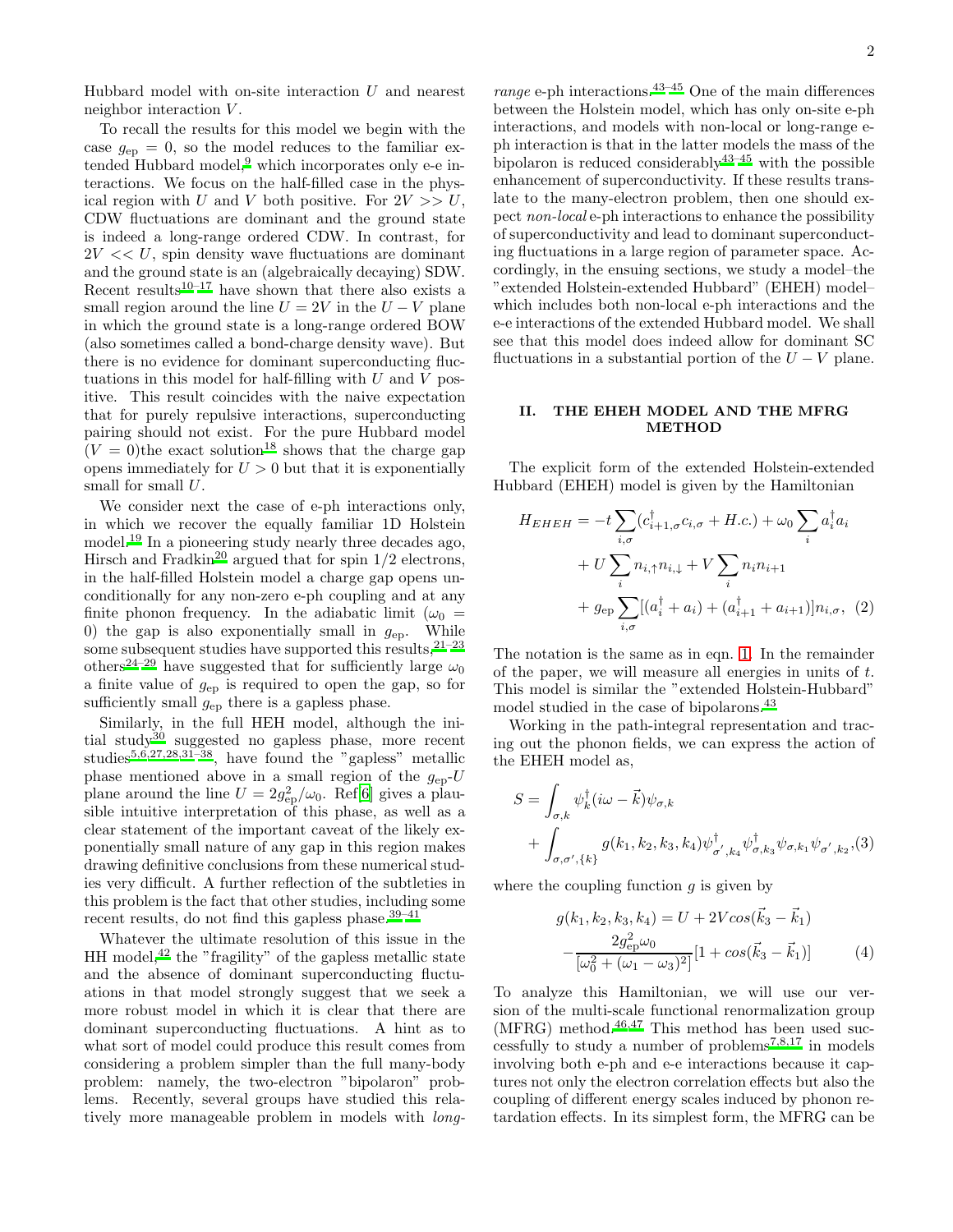used to follow the flows of the various couplings as the energy cut-off is lowered. However, it has been shown that retardation can modify the various scalings between dif-ferent correlation functions for the Luttinger liquid.<sup>[8](#page-7-5)[,48](#page-7-29)[,49](#page-7-30)</sup> Therefore, instead of studying the couplings, we use the MFRG to study directly the various susceptibilities which take the contributions from different energy scales into account.[17](#page-7-8) The dominant ordering can be inferred from the flows of the susceptibilities corresponding to different order parameters as the cutoff is lowered.

In the ensuing section, we calculate the susceptibilities corresponding to the charge density wave (CDW), the spin density wave (SDW), and both the the singlet (SS) and triplet (TS) superconducting order parameters. The dominant instability among them is determined by the most divergent susceptibility as the cut-off,  $\Lambda$ , is lowered. For completeness, we present in the Appendix a short summary of the MFRG method and the scaling equations for the susceptibilities. For further details, readers are referred to several previous articles.<sup>[7](#page-7-28)[,17](#page-7-8)[,46](#page-7-26)[,47](#page-7-27)</sup> In the next section, we turn directly to the results of our MFRG study.

#### III. RESULTS FOR THE SUSCEPTIBILITIES FLOWS

In Fig. [1](#page-3-0) we show the susceptibility flows for three different sets of e-e interaction parameters, for fixed e-ph coupling and phonon frequency. In the top panel of Fig. [1,](#page-3-0) we choose values of  $U$  (=1.00) and  $V$  (=0.60) which are in the region where, for the extended Hubbard model without phonons, the dominant susceptibility is known to be a CDW.[17](#page-7-8) Our calculations show that this result is unchanged by the inclusion of phonons for the values of  $g_{ep}$  and  $\omega_0$  shown in the figure.

In the middle panel, we show the flows for  $U = 1.00$ and  $V = 0.20$  in the region where, for the extended Hubbard model without phonons, the dominant susceptibility is known to be a SDW.[17](#page-7-8) Again, we find that this result is unchanged by the inclusion of phonons for the values of  $g_{ep}$  and  $\omega_0$  shown in the figure.

Finally, in the bottom panel of Fig. [1,](#page-3-0) we tune down the e-e interaction to  $U = 0.20$  and  $V = 0.20$ . In the extended Hubbard model without phonons, this would be in the CDW region. Instead, we find that for the values of the phonon parameters in Fig. [1,](#page-3-0) the superconducting susceptibility clearly becomes dominant. This provides an in-principle proof that non-local e-ph interactions are able to drive the pairing instability even at half-filling.

In Fig. [2](#page-4-0) we display the "phase diagram" in the  $U, V$ plane for e-ph coupling,  $g_{ep} = 0.5$  with  $\omega_0 = 1.0$ . The phase diagrams show that three possible phases–CDW, SDW, and SS–are present, with the SS phase being restricted to small values of  $U$  and  $V$ , as one would expect. For larger values of  $U$  and  $V$  and for these values of the phonon parameters, the model exhibits physics similar to that of the conventional extended Hubbard model.[17](#page-7-8) We



<span id="page-3-0"></span>FIG. 1. Susceptibility flows for  $\omega_0 = 1.0$ ,  $g_{ep} = 0.5$  with various electron-electron interactions U and V.  $U = 1.0, V =$ 0.6 for the top panel,  $U = 1.0, V = 0.2$  for the middle panel, and  $U = 0.2, V = 0.2$  for the bottom panel.

note that the delicate BOW phase mentioned in the introduction that occurs between the CDW and the SDW in the extended Hubbard model is not shown in our Fig. [2.](#page-4-0) From our previous studies<sup>[17](#page-7-8)</sup> we know that this phase is not captured by the MFRG with  $N_k = 2$  (see Appendix), so we do not expect it to appear in our calculation. This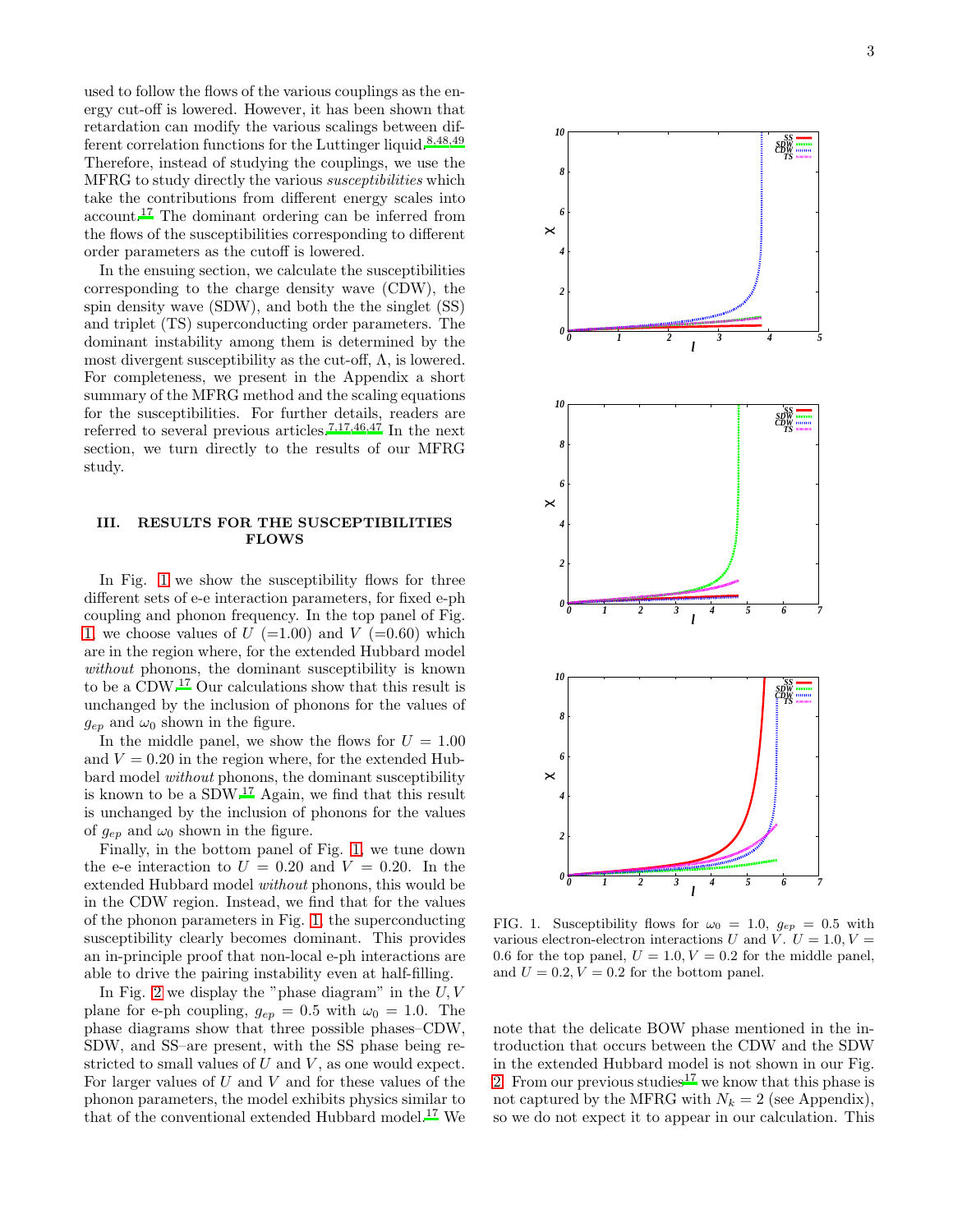

<span id="page-4-0"></span>FIG. 2. Phase diagram for  $g_{ep} = 0.5$  with  $\omega_0 = 1.0$ .

choice was made deliberately to allow us to focus on the effects of e-ph interactions and phonon retardation, which are the phenomena that drive the superconducting fluctuations. As one would expect intuitively, the most interesting regime for SC is at weak e-e repulsion. In this region, we find the SS susceptibility unambiguously dominates. This is not what we see in the usual models with local e-ph interactions and this arises from the non-local nature of the e-ph interactions.

#### IV. ANALYTIC INSIGHT INTO THE GAPLESS SC PHASE IN THE EHEH MODEL

In order to gain insight into the mechanism driving the dominant superconducting fluctuations in more detail, we next undertake an essentially analytic study that uses a standard renormalization group (RG) approach to the bosonized form of the EHEH model. For ease of presentation and comparison to the prior literature, we use the RG formulation of Yonemitsu and Imada[39](#page-7-21) to write the EHEH Hamiltonian entirely in terms of bosonic fields. Here we will keep only the lowest energy electrons–those around the Fermi points at  $k_f$  and  $-k_f$ -and the single phonon excitations that couple to the electrons (so the  $2k_f$  and 0 momentum phonons). Because the difference between the EHEH model and previously studied models lies entirely in the electron-phonon interactions, we will focus first on their effects. Explicitly, this means that we ignore the back scattering and the Umklapp scattering from the direct e-e interactions and incorporate the remaining forward scattering into the Luttinger parameters. The purely electronic part is given by the standard free boson Hamiltonian, which we do not need here. With these simplifications, the e-ph interaction can be written  $as^{50}$  $as^{50}$  $as^{50}$ 

<span id="page-4-1"></span>
$$
H^{ep} = H_1^{ep} + H_2^{ep}, \t\t(5)
$$

$$
H_1^{ep} = \int dx \frac{1}{\pi \alpha} \{ \gamma_1 exp[\sqrt{2}i\Phi_{\rho}(x)]cos[\sqrt{2}\Phi_{\sigma}(x)]
$$
  

$$
\phi_{2k_f}(x) + H.c.\}
$$
  

$$
H_2^{ep} = \gamma_2 \int dx [\rho_+(x) + \rho_-(x)]\phi_0(x),
$$

Here  $\gamma_1 = (1 + \exp(i2k_f))g_{ep}, \gamma_2 = 2g_{ep}; \phi_0, \text{ and } \phi_{2k_f}$ are the  $k = 0$  and the  $k = 2k_f$  components of the phonon fields respectively;  $\Phi_{\rho}$ , and  $\Phi_{\sigma}$  are the bosonized fields for the charge part and the spin parts, respectively;  $\rho_{+}$ , and  $\rho_$  are the charge densities at the  $k = k_f$ , and  $k = -k_f$ respectively; and  $\alpha$  is the long distance cutoff. Note that in the HEH model,  $\gamma_1 = \gamma_2 = g_{ep}$ . At this point, it is clear that at half-filling where  $k_f = \pi/2$  the e-ph interaction contributes only to the linear forward scattering,  $H_2$ . The contribution from the non-linear term,  $H_1$ , vanishes exactly at half-filling. This is essentially the same result as shown in Eqn. [\(4\)](#page-2-0). Intuitively, this implies that the zero wave vector ordering benefits from the forward scattering but the  $2k_f$  ordering, like that of the charge ordering, does not. Therefore, a charge gapless SC ordering is preferred to the charge gapped CDW ordering. The vanishing of  $H_1$  at half-filling also means that the charge part and the spin parts are decoupled in the absence of direct e-e interactions. As a result of these peculiar features, this model can be diagonalized exactly, and it can be shown that the charge gap is zero.<sup>[48](#page-7-29)</sup>

When we include direct e-e interactions, the bosonized Hamiltonian is no longer solvable. But the special feature of this model–namely, the spin-charge separation– is preserved. Thus the spin part of the Hamiltonian will not be affected by the e-ph interaction which couples solely to the charge. In addition, as shown in Ref. [\[39\]](#page-7-21), since the operator (proportional to  $V$ ) for the spin-charge coupling in the extended Hubbard model has scaling dimension 4, the charge part can be understood independently from the spin part for small coupling. Hence to illustrate the nature of gapless phase under the influence of both e-e and e-ph interactions, we employ the RG equations in the form used by Yonemitsu and Imada[39](#page-7-21) and focus solely on the flows of the charge couplings. As shown in Ref. [ [39\]](#page-7-21), these coupled flows are described by variables  $X_{\rho} = 2(1 - \kappa_{\rho}^{-1})$ , where  $\kappa_{\rho}$  is the usual Luttinger Liquid charge exponent and  $Y_\rho = g_3/(\pi v_f)$ , where  $g_3$  is the usual Umklapp coupling in g-ology.[50](#page-7-31) From the general form of Eqns.  $(3.11)$  and  $(3.12)$  in Ref. [\[39\]](#page-7-21), we consider the special case of 1/2 filling and vanishing backward scattering from the phonons (see Eqn. [6\)](#page-4-1). In this case, the equations in Ref.[\[39\]](#page-7-21) simplify considerably and become

$$
\frac{dX_{\rho}(l)}{dl} = -Y_{\rho}^{2}(l) + 2Y_{2}(l)D_{0}(l),
$$
  
\n
$$
\frac{dY_{\rho}(l)}{dl} = -X_{\rho}(l)Y_{\rho}(l).
$$
\n(6)

Here the phonon propagator at momentum 0 is  $D_0 =$  $\frac{\omega_0}{E(l)} \exp(-\frac{\omega_0}{E(l)})$ , with  $E(l) = E_f \exp(-l)$ .  $E_f$  is the Fermi energy and  $v_f$  is the Fermi velocity. The initial conditions are  $X_{\rho}(0) = -(U + 6V)/(\pi v_f)$ ,  $Y_{\rho}(0) =$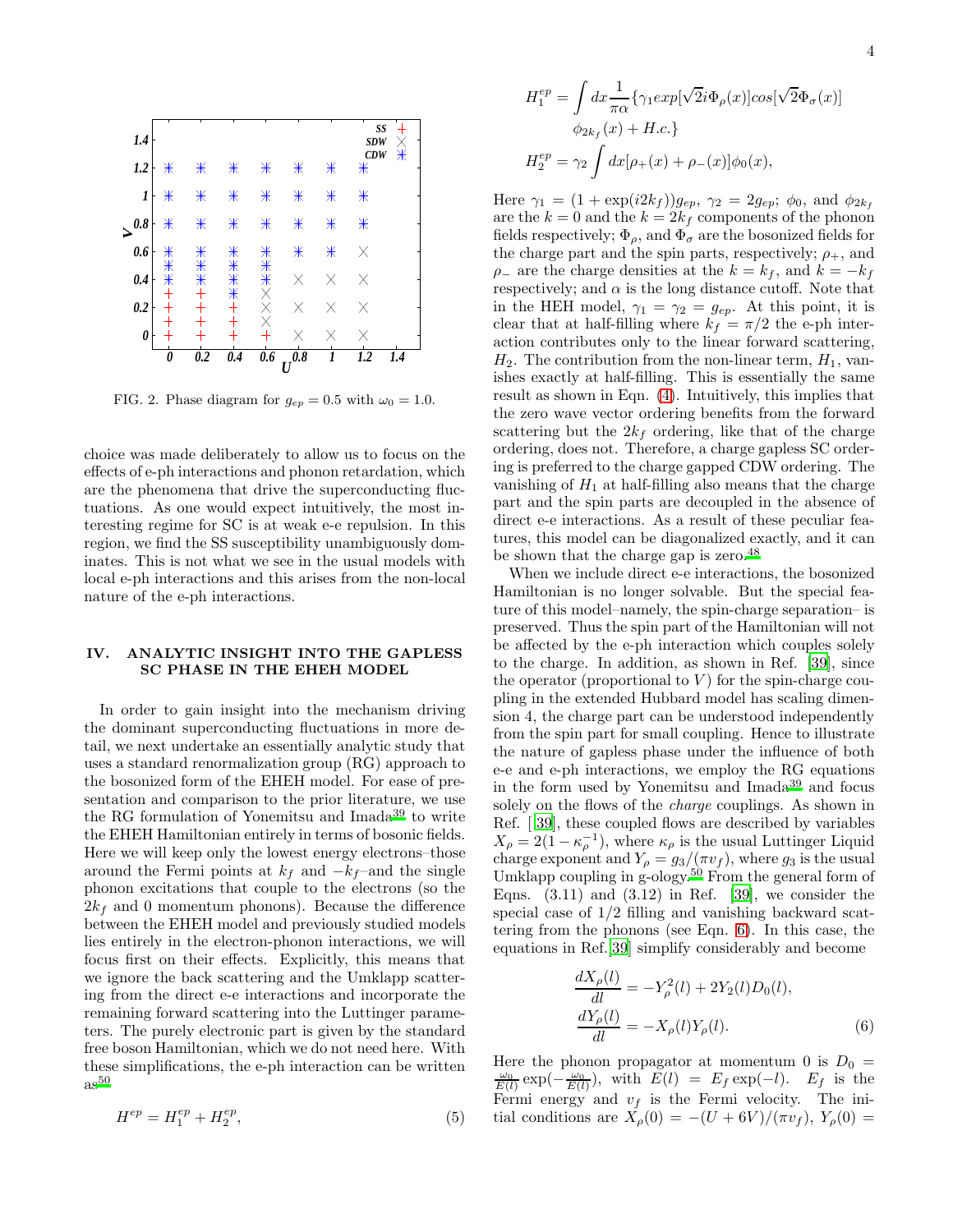$(U - 2V) / (\pi v_f)$ , and  $Y_2(0) = 2g_{ep}^2 / (\pi v_f \omega_0^2)$ . Notice that  $Y_2$  does not flow with  $l.^{39}$  $l.^{39}$  $l.^{39}$  They are renormalization group equations for the sine-Gordon model, with the exception of an additional drift term from the forward scattering of the e-ph interaction scaled by the phonon propagator. The effect from the phonon propagator exists only roughly above the phonon energy. If one momentarily ignores the e-ph interaction term in the first equation, these equations can be integrated exactly to give  $(X_{\rho}^2 - Y_{\rho}^2) = C$ , which shows that the RG trajectories are hyperbolas in the  $X_{\rho} - Y_{\rho}$  plane. Further, there is a line of fixed points at  $Y_\rho=0$  which are attractive (stable) for  $X_{\rho} > 0$  and repulsive (unstable) for  $X_{\rho} < 0$ . Hence the RG flows are as shown in the upper panel of Fig. [3.](#page-5-0) In the quadrant bounded by  $X_{\rho} = \pm Y_{\rho}$  and  $X_{\rho} > 0$ , the flows go to a fixed point along the line  $Y_\rho = 0$ , which corresponds to the gapless phase in the sine-Gordon model and to the regime of dominant SC fluctuations in the EHEH model. Outside this region, the equations always flow to strong coupling, reflecting instabilities toward the SDW  $(Y_{\rho} \to \infty, X_{\rho} \to -\infty)$  and CDW  $(Y_{\rho} \to -\infty, X_{\rho} \to -\infty)$ phases in the EHEH model.<sup>[11](#page-7-32)[,50](#page-7-31)</sup> In the lower panel of Fig. [3,](#page-5-0) the results of including the e-ph coupling are shown. Since the RG equation is now explicitly "time" (that is, scale) dependent from the phonon propagator, the RG flows not only depend on the initial values of the  $X_{\rho}$  and  $Y_{\rho}$ , but also on the initial scale,  $l = l_0$ . Therefore, we cannot draw the RG trajectories as in the case without e-ph interaction, and we cannot solve the problem analytically. Instead, we use numerics and illustrate some typical flows near the boundary between the gapless and gapped phases as functions of  $g_{ep}$ , with  $\omega_0$  set to 1. The effect of the e-ph interaction is to "pull" the flows towards a larger value of  $X_{\rho}$ . If  $X_{\rho}$  is pulled far enough, it will eventually flow to a finite fixed point, while  $Y_\rho$  will flow to zero (see fig. [3\)](#page-5-0), and the system will be in the region of dominant SC fluctuations. Thus initial values that for small e-ph coupling flow to one of the density wave phases; for larger e-ph coupling flow instead to the superconducting phase. These approximated mostly analytic results thus corroborate our MFRG study which show that a charge gapless phase with dominant superconducting fluctuations can be obtained in the EHEH even with all repulsive e-e interactions where both U and V are positive.

#### V. CONCLUSIONS

We have shown that by incorporating non-local electron-phonon interactions we can find a 1D Hamiltonian–the EHEH model–that exhibits a gapless metallic phase with dominant superconducting fluctuations over a wide range of parameters. This contrasts with the results for models involving local electron-phonon interactions, where a gapless metallic phase, if it exists, does not appear to have dominant superconducting fluctuations and occurs over a limited



<span id="page-5-0"></span>FIG. 3. The flows of the charge coupling,  $X_{\rho}$ , and  $Y_{\rho}$  without (the upper panel) and with electron-phonon couplings (the lower panel). See section IV for a detailed description.

parameter range. Although a true superconducting phase cannot exist in 1D, our results suggest that the inclusion of non-local e-ph interaction may be crucial to understanding the behavior of the quasi-two dimensional high- $T_c$  materials<sup>[51](#page-7-33)</sup> and organic superconductors.<sup>[3](#page-7-34)[,4](#page-7-2)</sup> Indeed, the recent experimental evidence that bosonic modes, very likely related to phonons, play a crucial role in some of the most interesting features of the high  $T_c$ cuprate superconductors<sup>[51](#page-7-33)</sup> provides further motivation for studying models with both e-e and non-local e-ph interactions. In this regard, we point out the recent study of the two-dimensional case for e-ph interactions beyond the local Holstein coupling where it has been shown that superconductivity does exist with some anisotropic non-local coupling even at half-filling; moreover, for this two-dimensional system, there is very likely to be a true long range SC order at zero temperature.<sup>[52](#page-7-35)</sup>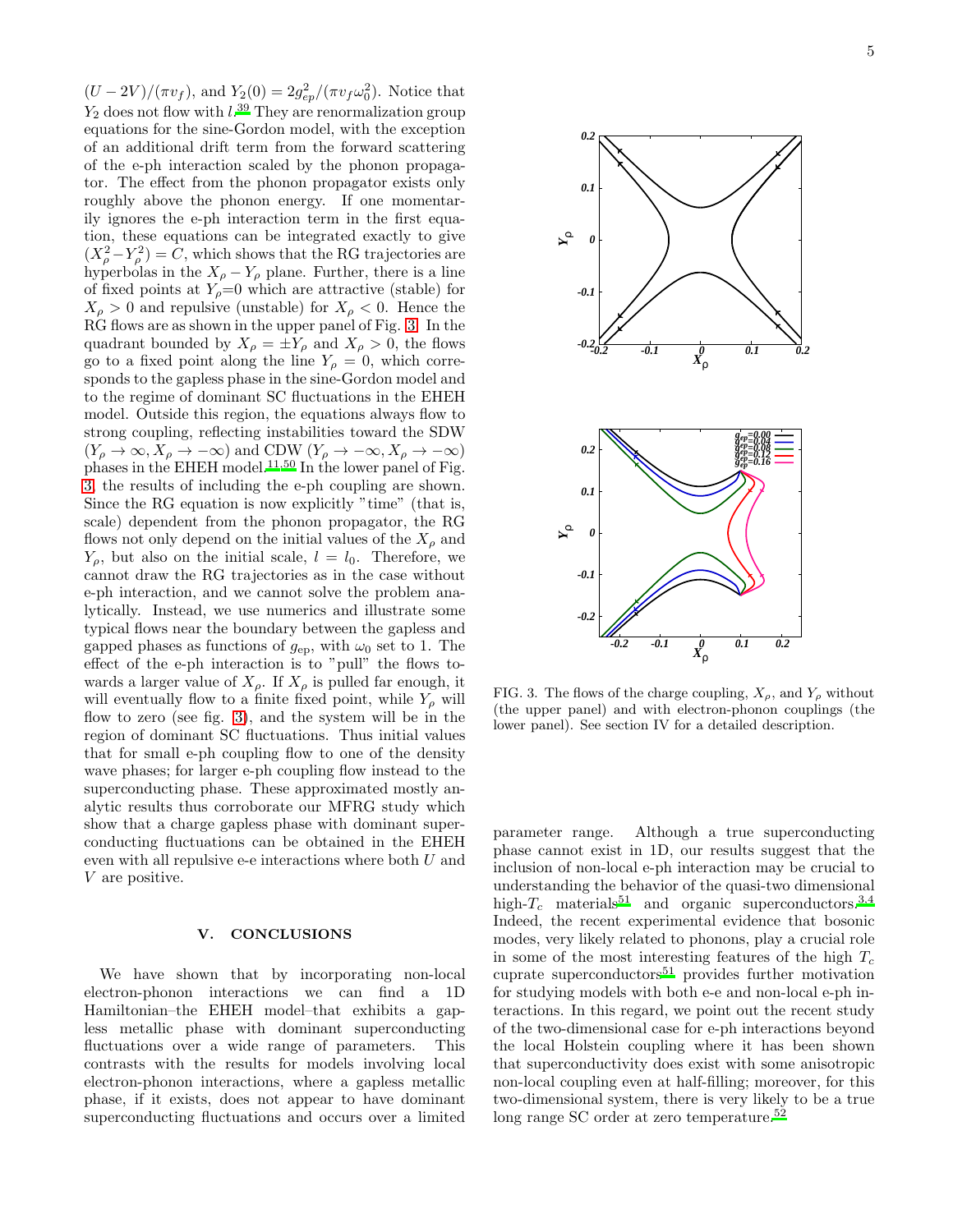#### VI. ACKNOWLEDGEMENTS

We thank R. Torsten Clay for many helpful discussions and are pleased to acknowledge the hospitality of the Aspen Center for Physics where some of this work was accomplished, and the Center for Computational Science at Boston University for partial support of the computational work, S.-W. Tsai gratefully acknowledges support from NSF under Grant No. DMR0847801 and from the UC-Lab FRP under award No. 09-LR-05-118602. during the completion of this work.

#### VII. APPENDIX

#### A. The MFRG method and equations for the flows of susceptibilities

The functional renormalization group for electronelectron coupled systems has been discussed exten-sively in the liteature.<sup>[53](#page-7-36)[–61](#page-7-37)</sup> The MFRG approach implementation $46,47$  $46,47$  at the one-loop level yields the following RG flow equations for the coupling *functions*,  $g(k_1, k_2, k_3, k_4)$ , with initial conditions as given by Eqn. [4](#page-2-0) :

<span id="page-6-0"></span>
$$
\frac{dg(k_1, k_2, k_3)}{d\Lambda} =
$$
\n
$$
\int dp \frac{d}{d\Lambda} [G_{\Lambda}(p)G_{\Lambda}(k)]g(k_1, k_2, k)g(p, k, k_3)
$$
\n
$$
\int dp \frac{d}{d\Lambda} [G_{\Lambda}(p)G_{\Lambda}(q_1)]g(p, k_2, q_1)g(k_1, q_1, k_3)
$$
\n
$$
\int dp \frac{d}{d\Lambda} [G_{\Lambda}(p)G_{\Lambda}(q_2)][-2g(k_1, p, q_2)g(q_2, k_2, k_3)
$$
\n
$$
+g(p, k_1, q_2)g(q_2, k_2, k_3) + g(k_1, p, q_2)g(k_2, q_2, k_3)], (7)
$$

where  $k = k_1 + k_2 - p$ ,  $q_1 = p + k_3 - k_1$ ,  $q_2 = p +$  $k_3 - k_2$ ,  $\int dp = \int d\vec{p} \sum_{\omega} 1/(2\pi\beta)$ , and  $G_{\Lambda}$  is the selfenergy corrected propagator at energy cut-off  $\Lambda$ . Since the interaction vertices are frequency dependent, there are also self-energy corrections. At the one-loop level, the self-energy MFRG equation is:

<span id="page-6-1"></span>
$$
\frac{d\Sigma(k)}{d\Lambda} = -\int dp \frac{d}{d\Lambda} [G_{\Lambda}(p)][2g(p,k,k) - g(k,p,k)]. \tag{8}
$$

We have solved the coupled integral-differential equations, [\(7\)](#page-6-0) and [\(8\)](#page-6-1), numerically with two Fermi points  $(N_k = 2)$  and by dividing the frequency axis into fifteen segments  $(N_\omega = 15)$ . Fig. [4](#page-6-2) shows the discretization scheme for  $N_k = 2$  and  $N_\omega = 15$ .

We next calculate within the MFRG approach for the RG flow of susceptibilities in the static (zero frequency) and long-wavelength limit. The static susceptibilities for singlet superconductivity (SS) and triplet superconductivity (TS) are given by:

$$
\chi_{\Lambda}^{\delta} = \int D(1,2)f(p_1)f(p_2)\langle c_{p_1,\downarrow}c_{-p_1,\uparrow}c_{-p_2,\uparrow}^{\dagger}c_{p_2,\downarrow}^{\dagger} \rangle. \tag{9}
$$



<span id="page-6-2"></span>FIG. 4. Discretization of the momenta in the Brillouin zone and frequencies in the frequencies axis. This figure shows the case  $N_k = 2, N_w = 15$ .

For  $\delta = SS$ ,  $f(p) = 1$ , whereas for  $\delta = TS$ ,  $f(p) = sin(p)$ . The static  $2k_f$  charge density wave (CDW) and spin

density wave (SDW) susceptibilities can be written as<sup>[7](#page-7-28)</sup>:

$$
\chi^{\delta}_{\Lambda} = \int D(1,2) \sum_{\sigma_1, \sigma_2} s_{\sigma_1} s_{\sigma_2} \langle c^{\dagger}_{p_1, \sigma_1} c_{p_1 + \pi, \sigma_1} c^{\dagger}_{p_2 + \pi, \sigma_2} c_{p_2, \sigma_2} \rangle (10)
$$

For  $\delta = SDW$ :  $s_{\uparrow} = 1, s_{\downarrow} = -1$ , and for  $\delta = CDW$ :  $s_{\uparrow} = 1, s_{\downarrow} = 1.$ 

In the above equations,  $p_i$  is the momentum at energy  $\xi_i$ ,  $\int D(1,2) \equiv \int_{|\xi_1|>\Lambda} d\xi_1 J(\xi_1) \int_{|\xi_2|>\Lambda} d\xi_2 J(\xi_2)$ , and  $J(\xi)$ is the Jacobian for the coordinate transformation from  $k$ to  $\xi_k$ . The dominant instability is determined by the most divergent susceptibility as the cut-off  $\Lambda$  is lowered.

The RG flows for the SS and TS susceptibilities are,

$$
\frac{d\chi^{\delta}_{\Lambda}(0,0)}{d\Lambda} = \int dp \frac{d}{d\Lambda} [G_{\Lambda}(p)G_{\Lambda}(-p)] (Z^{\delta}_{\Lambda}(p))^{2}, \qquad (11)
$$

$$
\frac{dZ^{\delta}_{\Lambda}(p)}{d\Lambda} = -\int dp' \frac{d}{d\Lambda} [G_{\Lambda}(p')G_{\Lambda}(-p')] Z^{\delta}_{\Lambda}(p')g^{\delta}(p',p), (12)
$$

where  $g^{\delta}(p', p) = g(p', -p', -p)$  for both  $\delta = SS$  and TS. The RG flows for the SDW and CDW susceptibilities are,

$$
\frac{d\chi^{\delta}_{\Lambda}(\pi,0)}{d\Lambda} = -\int dp \frac{d}{d\Lambda} [G_{\Lambda}(p)G_{\Lambda}(p+Q)] (Z^{\delta}_{\Lambda}(p))^2, \quad (13)
$$

$$
\frac{dZ^{\delta}_{\Lambda}(p)}{d\Lambda} = \int dp' \frac{d}{d\Lambda} [G_{\Lambda}(p')G_{\Lambda}(p'+Q)] Z^{\delta}_{\Lambda}(p') g^{\delta}(p',p)(14)
$$

where  $Q = (\vec{Q} = \pi, 0)$ . For  $\delta = \text{SDW}$ :  $g^{\delta}(p', p) = -g(p + \delta)$  $(Q, p', p)$ , and for  $\delta = \text{CDW}$ :  $g^{\delta}(p', p) = 2g(p', p + Q, p)$  $g(p+Q, p', p)$ . The function  $Z^{\delta}(p)$  is the effective vertex in the definition of the susceptibility  $\chi^{\delta}$ .<sup>[55](#page-7-38)</sup>